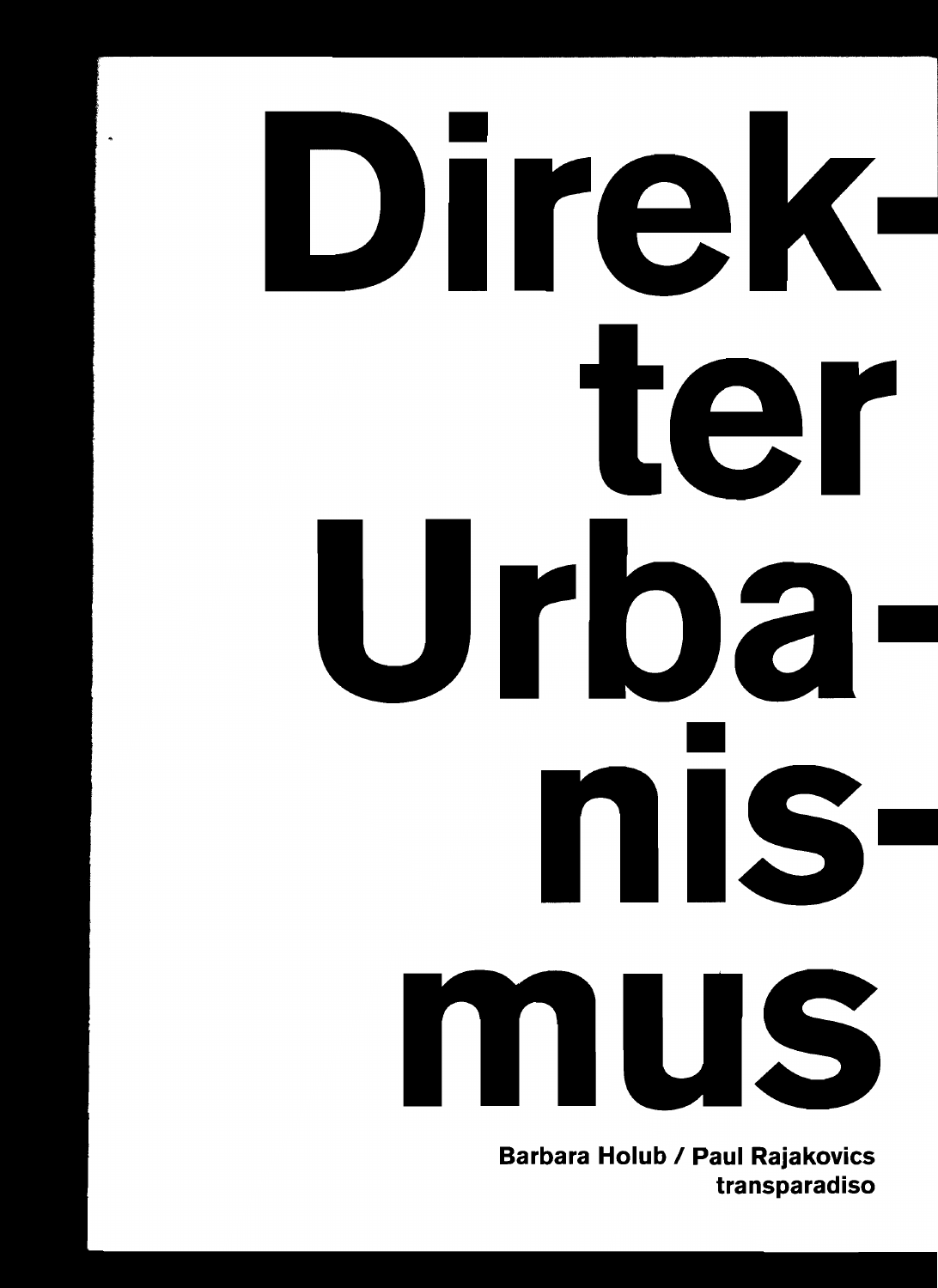## **Inhalt Table of contents**

1 Urbane Praktiken, Interventionen und Werkzeuge

Urban practices, interventions, and tools

 $\rightarrow 6$ 

Paul O'Neili / Mick Wilson

Situational fictions and tactical ruptures: a conversation on the direct urbanism of transparadiso

 $\rightarrow$  8

Situative Fiktionen und taktische Brüche: ein Gespräch über den direkten Urbanismus von transparadiso  $\rightarrow 20$ 

> Deseo urbano  $\rightarrow$  32

Agentur paratransdiso [Agency paratransdisol  $\rightarrow$  42

> Perable  $\rightarrow$  48

access.all.areas.  $\rightarrow$  50

Seine Evidenz [His evidencel  $\rightarrow$  56

Wunschfreistellung\_schlüsselfertig [Wishes made available\_ready to use]  $\rightarrow 64$ 

Uitzicht op!

 $\rightarrow 70$ 

Spremembazione  $\rightarrow$  78

Jemandsland / Terra di qualcuno/ Vsakogaršnja zemlja / Anyone's land  $\rightarrow 84$ 

> Unternehmen Paradies Paradise Enterprise  $\rightarrow 88$



Architektur und Urbanismus Architecture and urbanism

Jane RendelI Writing transparadiso: across and beside

 $\rightarrow$  96 Quer hindurch und daran entlang: writing transparadiso

 $\rightarrow 108$ 

Sites as Set  $\rightarrow 120$ 

Villach St. Magdalen  $\rightarrow$  124

Max-Reinhardt-Platz  $\rightarrow$  128

Stadtwerk Lehen  $\rightarrow$  134

**HTBLA** Hallstatt  $\rightarrow$  146

Schülerheim Schloss Tandalier [School hostel Tandalier Castiel  $\rightarrow$  148

> Lichtventilator, Resonanzboden, Vogerlbad [Light fan, sound board, birdbathl  $\rightarrow$  152

> > Parapölt  $\rightarrow$  155

Galerie Fotohof [Fotohof Galleryl  $\rightarrow$  156